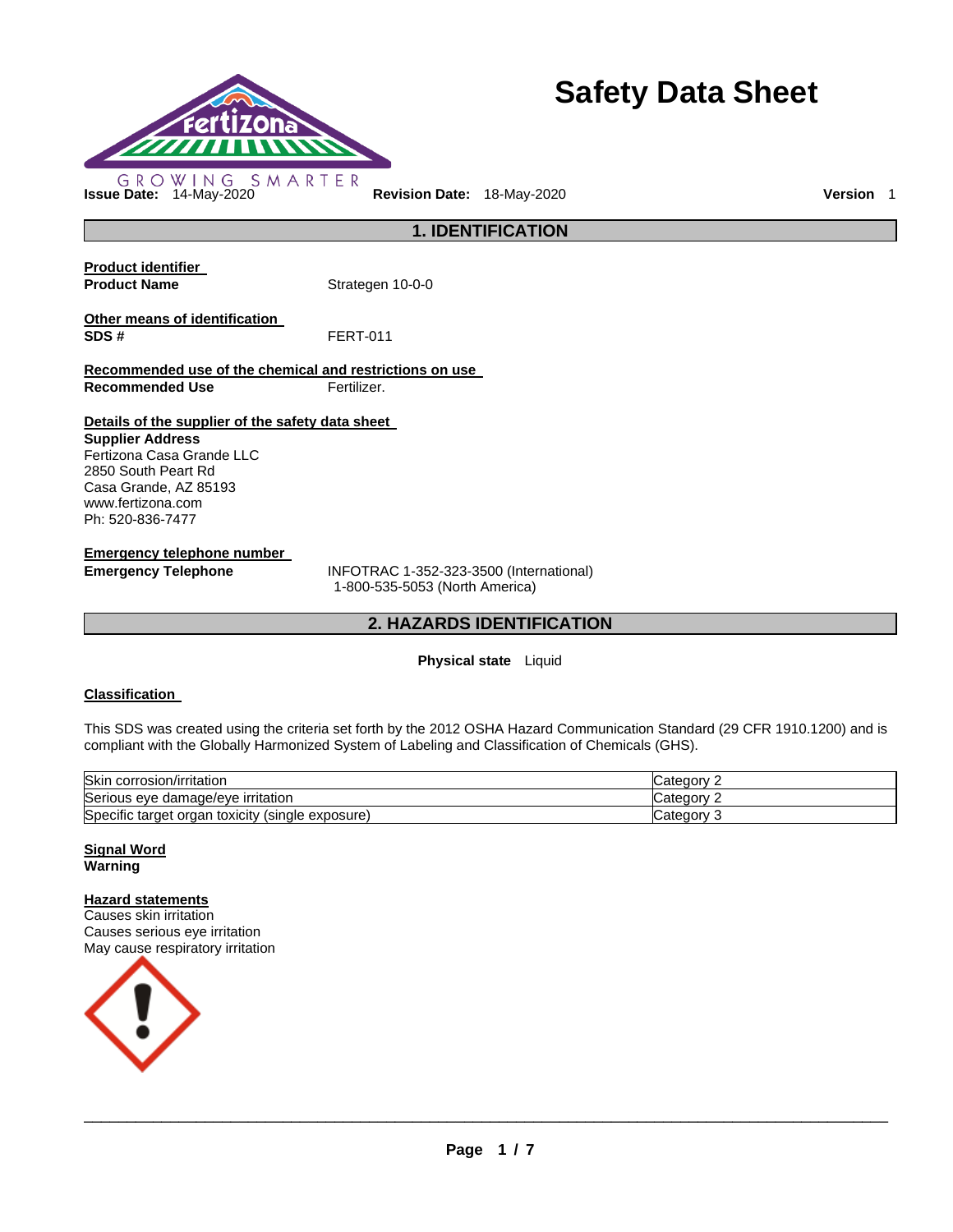#### **Precautionary Statements - Prevention**

Wash face, hands and any exposed skin thoroughly after handling Wear protective gloves/protective clothing/eye protection/face protection Avoid breathing dust/fume/gas/mist/vapors/spray Use only outdoors or in a well-ventilated area

#### **Precautionary Statements - Response**

IF IN EYES: Rinse cautiously with water for several minutes. Remove contact lenses, if present and easy to do. Continue rinsing If eye irritation persists: Get medical advice/attention IF ON SKIN: Wash with plenty of water and soap Take off contaminated clothing and wash before reuse If skin irritation occurs: Get medical advice/attention IF INHALED: Remove victim to fresh air and keep at rest in a position comfortable for breathing Call a poison center or doctor/physician if you feel unwell

\_\_\_\_\_\_\_\_\_\_\_\_\_\_\_\_\_\_\_\_\_\_\_\_\_\_\_\_\_\_\_\_\_\_\_\_\_\_\_\_\_\_\_\_\_\_\_\_\_\_\_\_\_\_\_\_\_\_\_\_\_\_\_\_\_\_\_\_\_\_\_\_\_\_\_\_\_\_\_\_\_\_\_\_\_\_\_\_\_\_\_\_\_

#### **Precautionary Statements - Storage**

Store in a well-ventilated place. Keep container tightly closed Store locked up

#### **Precautionary Statements - Disposal**

Dispose of contents/container to an approved waste disposal plant

# **3. COMPOSITION/INFORMATION ON INGREDIENTS**

**Chemical Nature** 10% Insoluble Nitrogen

Derived from: urea, vegetable protein hydrolysate, ascophyllum nodosum seaweed, fresh water humates.

#### **4. FIRST AID MEASURES**

#### **Description of first aid measures**

| <b>Eye Contact</b>  | Immediately flush with plenty of water. After initial flushing, remove any contact lenses and<br>continue flushing for at least 15 minutes. If eye irritation persists: Get medical<br>advice/attention. |
|---------------------|----------------------------------------------------------------------------------------------------------------------------------------------------------------------------------------------------------|
| <b>Skin Contact</b> | Wash off immediately with soap and plenty of water while removing all contaminated<br>clothes and shoes. If skin irritation persists, call a physician.                                                  |
| Inhalation          | Remove exposed individual(s) to fresh air for 20 minutes. Consult a physician/poison center<br>if individual's condition declines or if symptoms persist.                                                |
| Ingestion           | Rinse mouth. Do NOT induce vomiting. Drink 1 or 2 glasses of water. Never give anything<br>by mouth to an unconscious person. Call a poison center or doctor/physician if you feel<br>unwell.            |
|                     | Most important symptoms and effects, both acute and delayed                                                                                                                                              |

#### **Symptoms** Causes serious eye irritation. Causes skin irritation. May cause respiratory irritation. May cause nausea, vomiting, stomach ache, and diarrhea.

#### **Indication of any immediate medical attention and special treatment needed**

**Notes to Physician Treat symptomatically.**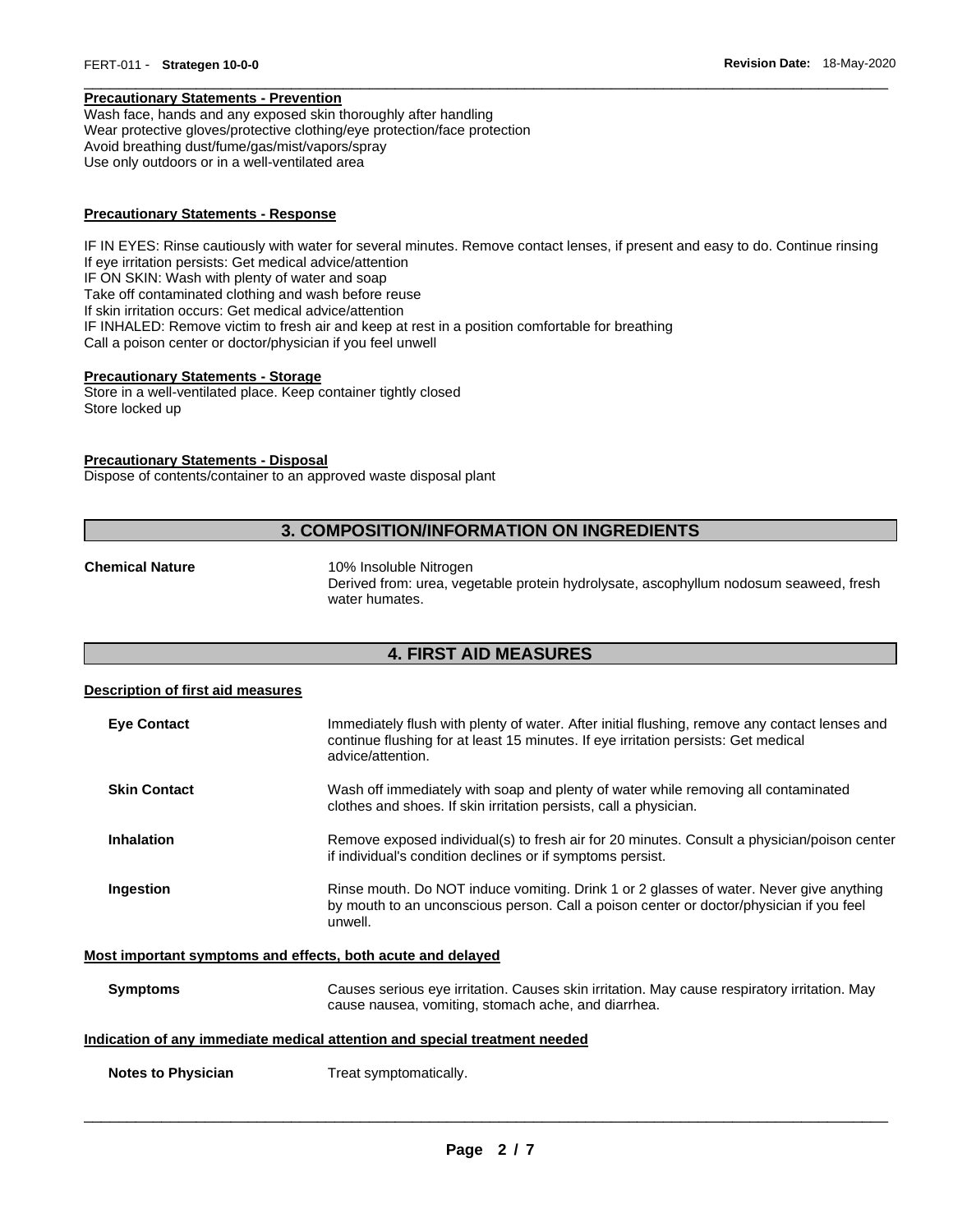#### \_\_\_\_\_\_\_\_\_\_\_\_\_\_\_\_\_\_\_\_\_\_\_\_\_\_\_\_\_\_\_\_\_\_\_\_\_\_\_\_\_\_\_\_\_\_\_\_\_\_\_\_\_\_\_\_\_\_\_\_\_\_\_\_\_\_\_\_\_\_\_\_\_\_\_\_\_\_\_\_\_\_\_\_\_\_\_\_\_\_\_\_\_ **5. FIRE-FIGHTING MEASURES**

#### **Suitable Extinguishing Media**

Use extinguishing measures that are appropriate to local circumstances and the surrounding environment.

#### **Unsuitable Extinguishing Media** Not determined.

#### **Specific Hazards Arising from the Chemical**

Product is not flammable or combustible.

#### **Protective equipment and precautions for firefighters**

As in any fire, wear self-contained breathing apparatus pressure-demand, MSHA/NIOSH (approved or equivalent) and full protective gear.

# **6. ACCIDENTAL RELEASE MEASURES**

#### **Personal precautions, protective equipment and emergency procedures**

| <b>Personal Precautions</b> | Use personal protective equipment as required. |  |
|-----------------------------|------------------------------------------------|--|
|-----------------------------|------------------------------------------------|--|

**Environmental precautions** 

**Environmental precautions** See Section 12 for additional Ecological Information.

#### **Methods and material for containment and cleaning up**

| <b>Methods for Containment</b> | Prevent further leakage or spillage if safe to do so. Soak up and contain spill with an<br>absorbent material. |
|--------------------------------|----------------------------------------------------------------------------------------------------------------|
| <b>Methods for Clean-Up</b>    | Reclaim where possible. Sweep up and shovel into suitable containers for disposal.                             |

#### **7. HANDLING AND STORAGE**

#### **Precautions for safe handling**

**Advice on Safe Handling** Handle in accordance with good industrial hygiene and safety practice. Wear appropriate personal protective equipment. Wash face, hands and any exposed skin thoroughly after handling. Avoid contact with skin, eyes or clothing. Avoid breathing vapors or mists. Use only with adequate ventilation.

### **Conditions for safe storage, including any incompatibilities**

**Storage Conditions Keep containers tightly closed in a dry, cool and well-ventilated place.** 

**Incompatible Materials** Strong oxidizing agents. Strong acids. Strong bases.

### **8. EXPOSURE CONTROLS/PERSONAL PROTECTION**

**Exposure Guidelines** This product, as supplied, does not contain any hazardous materials with occupational exposure limits established by the region specific regulatory bodies

#### **Appropriate engineering controls**

**Engineering Controls** Apply technical measures to comply with the occupational exposure limits. Maintain eye wash fountain and quick-drench facilities in work area.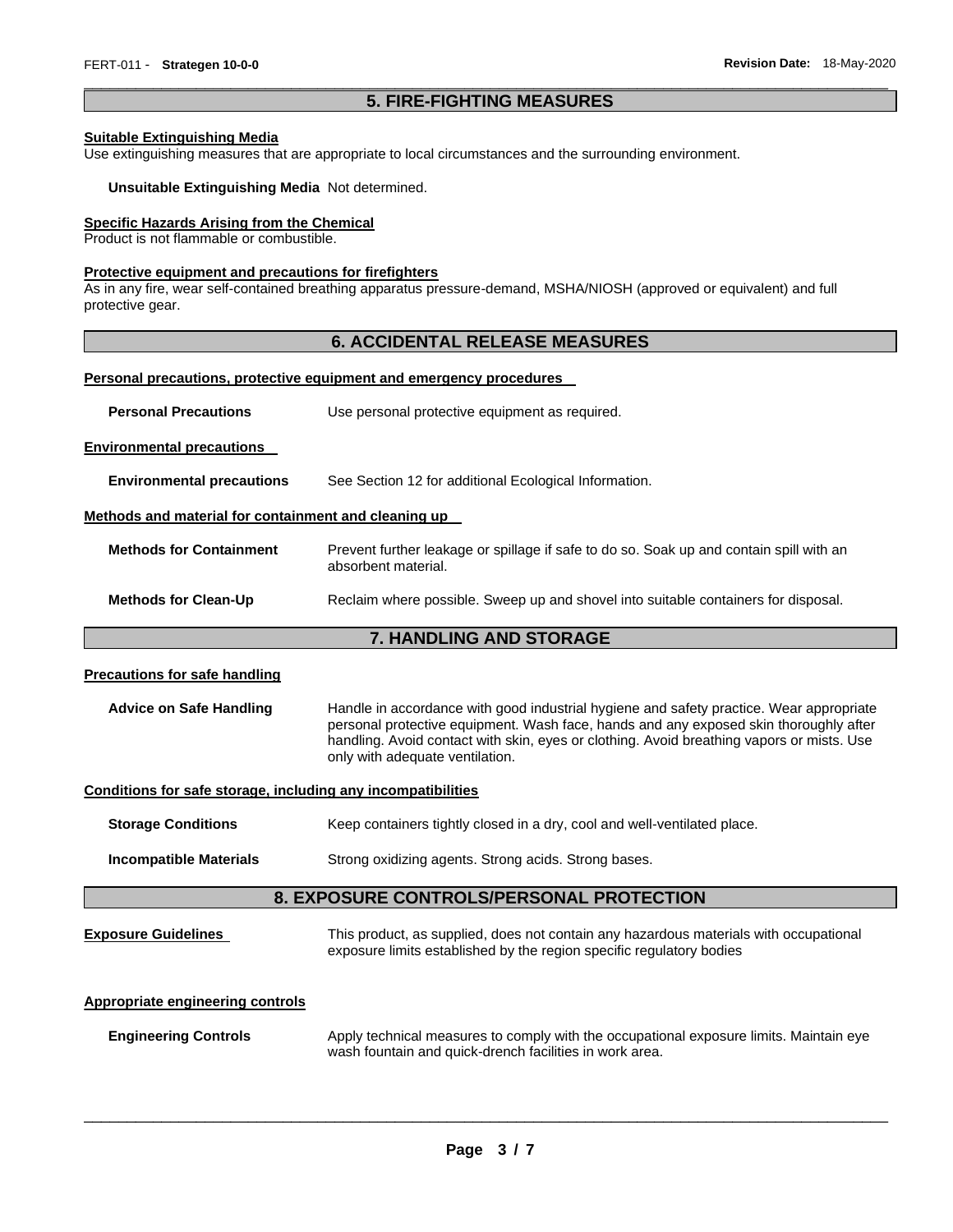# **Individual protection measures, such as personal protective equipment**

| <b>Eye/Face Protection</b>      | Wear eye/face protection. Refer to 29 CFR 1910.133 for eye and face protection<br>regulations.                                                                                                                                                                                                                                        |
|---------------------------------|---------------------------------------------------------------------------------------------------------------------------------------------------------------------------------------------------------------------------------------------------------------------------------------------------------------------------------------|
| <b>Skin and Body Protection</b> | Wear protective gloves and protective clothing. Reference Wiley's "Quick Selection Guide<br>to Chemical Protective Clothing". Refer to 29 CFR 1910.138 for appropriate skin and body<br>protection.                                                                                                                                   |
| <b>Respiratory Protection</b>   | If necessary, wear a MSHA/NIOSH-approved respirator. Refer to 29 CFR 1910.134 for<br>respiratory protection requirements.                                                                                                                                                                                                             |
|                                 | <b>General Hygiene Considerations</b> Avoid contact with skin, eyes and clothing. After handling this product, wash hands before<br>eating, drinking, or smoking. If contact occurs, remove contaminated clothing. If needed,<br>take first aid action shown on section 4 of this SDS. Launder contaminated clothing before<br>reuse. |

\_\_\_\_\_\_\_\_\_\_\_\_\_\_\_\_\_\_\_\_\_\_\_\_\_\_\_\_\_\_\_\_\_\_\_\_\_\_\_\_\_\_\_\_\_\_\_\_\_\_\_\_\_\_\_\_\_\_\_\_\_\_\_\_\_\_\_\_\_\_\_\_\_\_\_\_\_\_\_\_\_\_\_\_\_\_\_\_\_\_\_\_\_

# **9. PHYSICAL AND CHEMICAL PROPERTIES**

### **Information on basic physical and chemical properties**

**Liquid Density** 9.48 lbs. per gal. @ 68°F

| <b>Physical state</b>            | Liquid           |                       |                |
|----------------------------------|------------------|-----------------------|----------------|
| Appearance                       | Not determined   | Odor                  | Not determined |
| <b>Color</b>                     | Not determined   | <b>Odor Threshold</b> | Not determined |
|                                  |                  |                       |                |
| <b>Property</b>                  | <b>Values</b>    | Remarks • Method      |                |
| pН                               | Not determined   |                       |                |
| Melting point / freezing point   | Not determined   |                       |                |
| Boiling point / boiling range    | Not determined   |                       |                |
| <b>Flash point</b>               | Not determined   |                       |                |
| <b>Evaporation Rate</b>          | Not determined   |                       |                |
| <b>Flammability (Solid, Gas)</b> | Not determined   |                       |                |
| <b>Flammability Limit in Air</b> |                  |                       |                |
| Upper flammability or explosive  | Not determined   |                       |                |
| <b>limits</b>                    |                  |                       |                |
| Lower flammability or explosive  | Not determined   |                       |                |
| limits                           |                  |                       |                |
| <b>Vapor Pressure</b>            | Not determined   |                       |                |
| <b>Vapor Density</b>             | Not determined   |                       |                |
| <b>Relative Density</b>          | Not determined   |                       |                |
| <b>Water Solubility</b>          | Soluble in water |                       |                |
| Solubility in other solvents     | Not determined   |                       |                |
| <b>Partition Coefficient</b>     | Not determined   |                       |                |
| <b>Autoignition temperature</b>  | Not determined   |                       |                |
| <b>Decomposition temperature</b> | Not determined   |                       |                |
| <b>Kinematic viscosity</b>       | Not determined   |                       |                |
| <b>Dynamic Viscosity</b>         | Not determined   |                       |                |
| <b>Explosive Properties</b>      | Not determined   |                       |                |
| <b>Oxidizing Properties</b>      | Not determined   |                       |                |
| <b>Other information</b>         |                  |                       |                |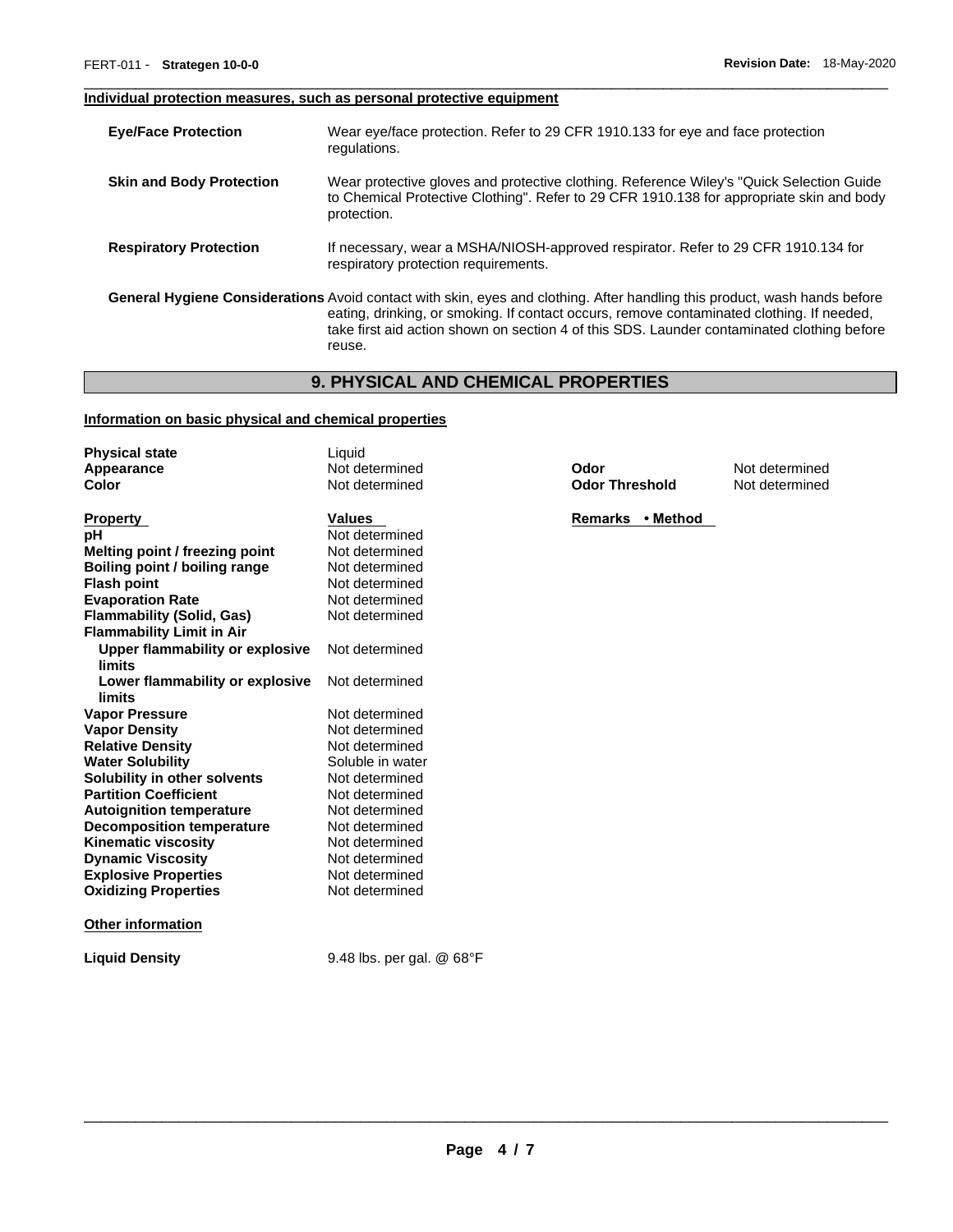# \_\_\_\_\_\_\_\_\_\_\_\_\_\_\_\_\_\_\_\_\_\_\_\_\_\_\_\_\_\_\_\_\_\_\_\_\_\_\_\_\_\_\_\_\_\_\_\_\_\_\_\_\_\_\_\_\_\_\_\_\_\_\_\_\_\_\_\_\_\_\_\_\_\_\_\_\_\_\_\_\_\_\_\_\_\_\_\_\_\_\_\_\_ **10. STABILITY AND REACTIVITY**

#### **Reactivity**

Not reactive under normal conditions.

#### **Chemical stability**

Stable under recommended storage conditions.

#### **Possibility of hazardous reactions**

None under normal processing.

#### **Conditions to Avoid**

Keep out of reach of children.

#### **Incompatible materials**

Strong oxidizing agents. Strong acids. Strong bases.

#### **Hazardous decomposition products**

Carbon oxides.

# **11. TOXICOLOGICAL INFORMATION**

#### **Information on likely routes of exposure**

| <b>Product Information</b>                    |                                                                                                                                              |
|-----------------------------------------------|----------------------------------------------------------------------------------------------------------------------------------------------|
| <b>Eye Contact</b>                            | Causes serious eye irritation.                                                                                                               |
| <b>Skin Contact</b>                           | Causes skin irritation.                                                                                                                      |
| <b>Inhalation</b>                             | Do not inhale.                                                                                                                               |
| Ingestion                                     | May cause nausea, vomiting, stomach ache, and diarrhea.                                                                                      |
| <b>Component Information</b><br>Not available |                                                                                                                                              |
|                                               | Symptoms related to the physical, chemical and toxicological characteristics                                                                 |
| <b>Symptoms</b>                               | Please see section 4 of this SDS for symptoms.                                                                                               |
|                                               | Delayed and immediate effects as well as chronic effects from short and long-term exposure                                                   |
| Carcinogenicity                               | Based on the information provided, this product does not contain any carcinogens or<br>potential carcinogens as listed by OSHA, IARC or NTP. |
| <b>Numerical measures of toxicity</b>         |                                                                                                                                              |
|                                               |                                                                                                                                              |

#### **The following values are calculated based on chapter 3.1 of the GHS document** No values to calculate.

# **12. ECOLOGICAL INFORMATION**

#### **Ecotoxicity**

An environmental hazard cannot be excluded in the event of unprofessional handling or disposal.

#### **Component Information**

Not available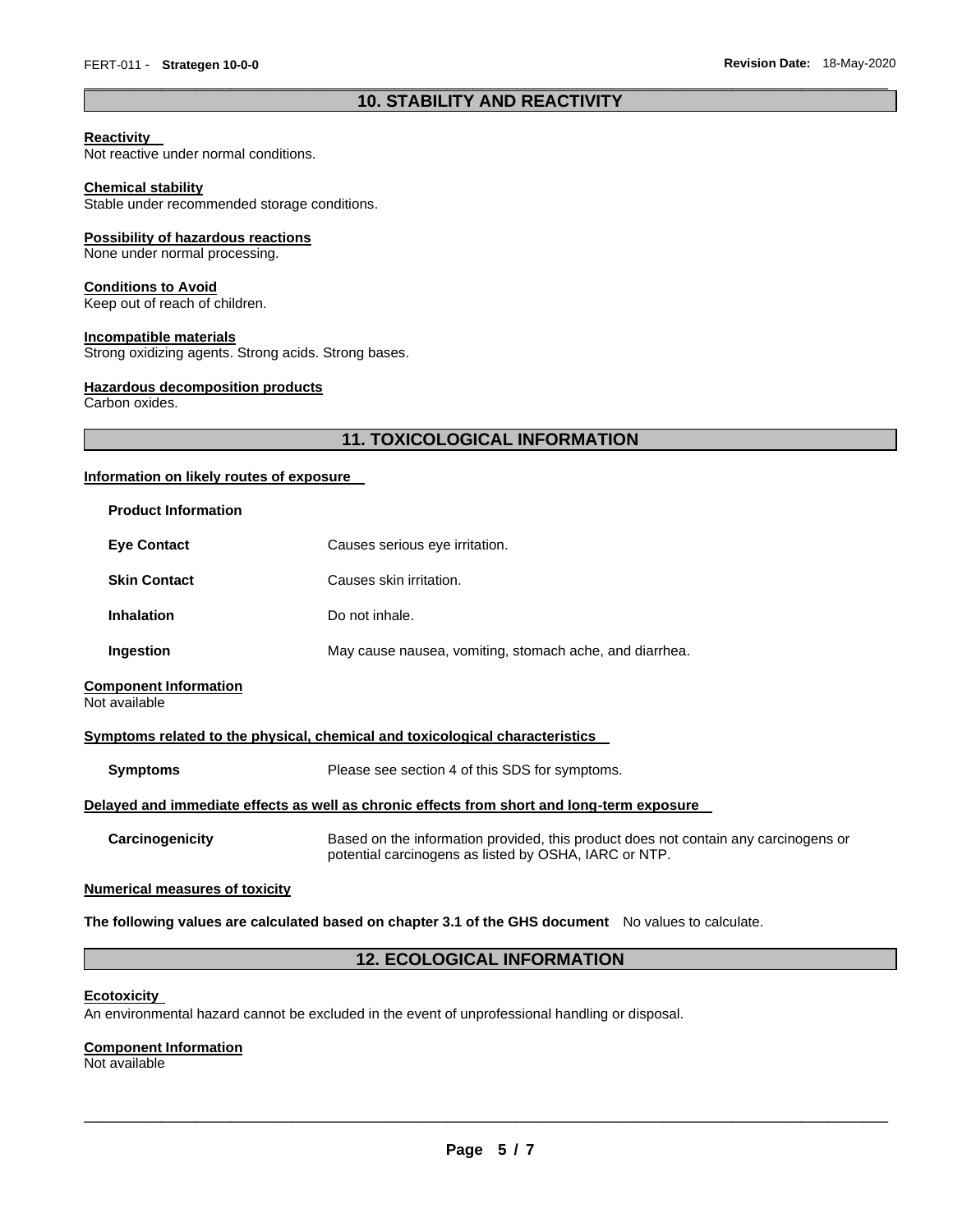#### **Persistence/Degradability**

Not determined.

#### **Bioaccumulation**

There is no data for this product.

### **Mobility**

Not determined

# **Other Adverse Effects**

Not determined

# **13. DISPOSAL CONSIDERATIONS**

\_\_\_\_\_\_\_\_\_\_\_\_\_\_\_\_\_\_\_\_\_\_\_\_\_\_\_\_\_\_\_\_\_\_\_\_\_\_\_\_\_\_\_\_\_\_\_\_\_\_\_\_\_\_\_\_\_\_\_\_\_\_\_\_\_\_\_\_\_\_\_\_\_\_\_\_\_\_\_\_\_\_\_\_\_\_\_\_\_\_\_\_\_

#### **Waste Treatment Methods**

| <b>Disposal of Wastes</b>        | Disposal should be in accordance with applicable regional, national and local laws and<br>regulations.                         |  |  |
|----------------------------------|--------------------------------------------------------------------------------------------------------------------------------|--|--|
| <b>Contaminated Packaging</b>    | Disposal should be in accordance with applicable regional, national and local laws and<br>regulations.                         |  |  |
| <b>14. TRANSPORT INFORMATION</b> |                                                                                                                                |  |  |
| <b>Note</b>                      | Please see current shipping paper for most up to date shipping information, including<br>exemptions and special circumstances. |  |  |
| <u>DOT</u>                       | Not regulated                                                                                                                  |  |  |
| <b>IATA</b>                      | Not regulated                                                                                                                  |  |  |
| <b>IMDG</b>                      | Not regulated                                                                                                                  |  |  |
|                                  |                                                                                                                                |  |  |

# **15. REGULATORY INFORMATION**

# **International Inventories**

Not determined

#### **US Federal Regulations**

#### **CERCLA**

This material, as supplied, does not contain any substances regulated as hazardous substances under the Comprehensive Environmental Response Compensation and Liability Act (CERCLA) (40 CFR 302) or the Superfund Amendments and Reauthorization Act (SARA) (40 CFR 355).

# **SARA 313**

Not determined

#### **CWA (Clean Water Act)**

Not determined

# **US State Regulations**

### **California Proposition 65**

This product does not contain any Proposition 65 chemicals.

### **U.S. State Right-to-Know Regulations**

Not determined